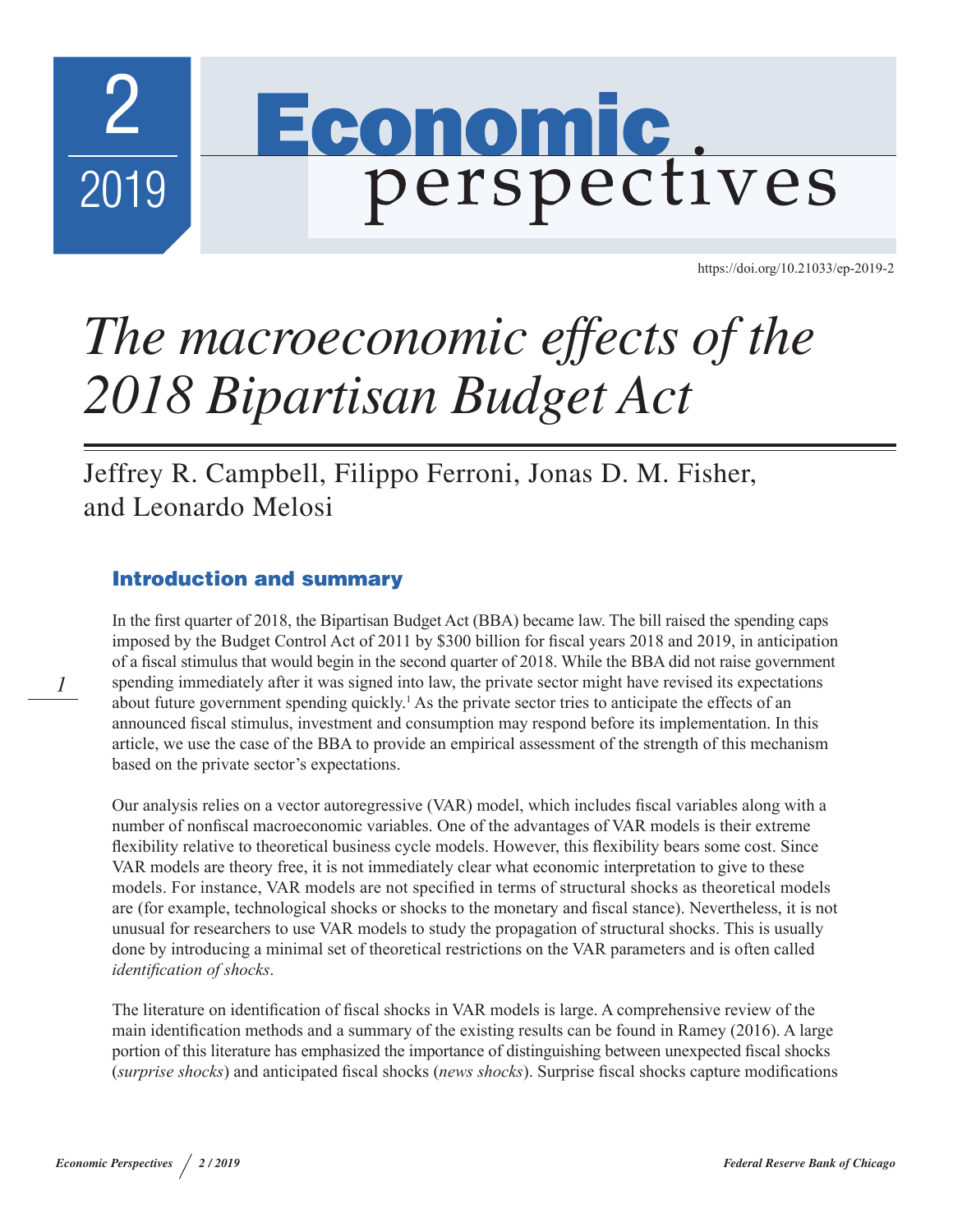to the current fiscal stance that are unanticipated by the private sector and are exogenous (that is, not explained by macroeconomic variables such as gross domestic product [GDP], unemployment, etc.), and they can be identified by the traditional scheme proposed by Blanchard and Perotti (2002). News fiscal shocks correspond to exogenous changes in the future fiscal stance that are announced in advance by policymakers or somehow "anticipated" by the private sector. The characterizing feature of news shocks is that they are learned by the private sector before these shocks actually alter the path of government spending. Even though these shocks do not immediately affect the fiscal fundamentals, they can affect the economy immediately through the adjustment of the private sector's expectations about the future effects of these shocks. The signing of the BBA into law created such a news shock to the future path of government spending. In a later section, we will return to this crucial point.

Economists have employed several methods to identify fiscal news shocks in VAR models. One approach measures the private sector's expectations directly. Ramey (2011) created a series of news about future government spending based on articles published in *Business Week* and other periodicals. Mertens and Ravn (2012) decomposed Romer and Romer's (2010) narrative tax series into one series in which implementation was within the quarter (unanticipated) and another series in which implementation was delayed (news). Fisher and Peters (2010) created news about government spending by extracting information from stock returns of defense contractors. Ben Zeev and Pappa (2017) identify defense spending news as a shock that 1) is unrelated to current defense spending; and 2) best explains future movements in defense spending over a five-year horizon. Auerbach and Gorodnichenko (2012) construct a continuous forecast series for government spending growth by splicing the *Survey of Professional Forecasters* (SPF) and the Greenbook forecasts prepared by the Federal Reserve staff for meetings of the Federal Open Market Committee (FOMC). Forni and Gambetti (2016) identify news shocks by imposing a recursive identification scheme with government spending ordered first and survey data that capture the private sector's information about future changes in government spending ordered second.

Our identification approach is similar to that of Forni and Gambetti (2016), as we make use of survey data to measure the private sector's expectations directly and then rely on the definition that the anticipated fiscal shocks are unrelated to the unexpected contemporaneous shock. While they focus on the response of the exchange rate to fiscal shocks (pass-through), we study the broader macroeconomic effects of anticipated fiscal shocks, with particular emphasis on the BBA.

Specifically, we identify anticipated government spending shocks as those shocks that do not affect federal government spending contemporaneously but may influence observed expectations about future government spending. We take expectations about future government spending from the Federal Reserve Bank of Philadelphia's *Survey of Professional Forecasters*<sup>2</sup> (SPF), whose participants are asked to express their views about the expected growth rate of real federal government consumption and gross investment over the next four quarters. The contemporaneous response of the other nonfiscal variables in the VAR model (that is, GDP, private consumption, investment, inflation, and the interest rate) is left unrestricted. The adjustment of these variables in anticipation of the actual change in government spending is entirely driven by the revisions of the private sector's expectations.

The magnitude of the BBA shock is then calibrated in such a way that we are able to replicate the revision of the path of the federal spending forecast by the Congressional Budget Office (CBO) after the signing of the BBA. We find that the BBA shock increases GDP growth by 1 percent in 2018 and 60 basis points in 2019; thereafter, the effects on real activity become negligible. Quite interestingly, the fiscal stimulus raises the level of GDP persistently above its trend and there is no payback in GDP growth over the forecast horizon. News about future fiscal stimulus leads to positive co-movement between output, consumption, and investment. Crowding-out effects on private investment become noticeable after a year and a half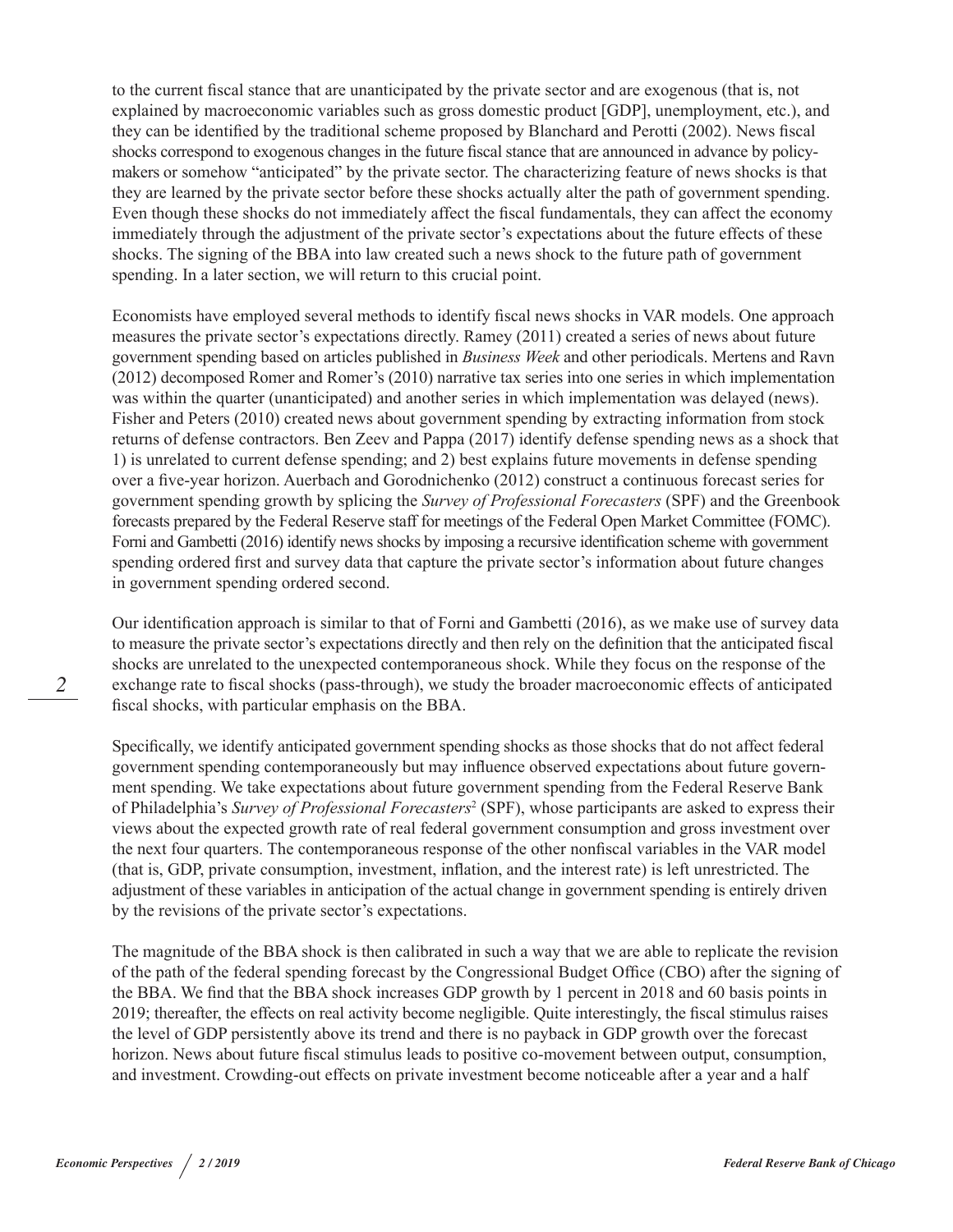from the realization of the shock. The BBA shock has little impact on inflation. Furthermore, we argue that the size of the BBA shock is fairly big compared with other anticipated fiscal shocks that have hit the U.S. economy since the early 1980s. Since GDP and consumption respond to anticipated government spending shocks before actual government spending adjusts, the private sector's expectations play a nonnegligible role in the propagation of anticipated spending shocks.

In the next section, we introduce the VAR model we use to study the effects of the BBA shock. Then we discuss how we identify the fiscal news shock and the macroeconomic effects of BBA. Next, we analyze the size of the identified BBA shock relative to historical realizations of spending news shocks. We also discuss some of the shortcomings of our analysis. Finally, we present our conclusions and suggest directions for future research.

## A VAR model for studying the effects of fiscal policy

Vector autoregressive (VAR) models have become an important tool for empirical macroeconomic research. On the one hand, VAR models can be regarded as theory-free representations of the data that summarize regular features and facilitate forecasting. On the other hand, many theoretical economic models, such as linearized dynamic stochastic general equilibrium (DSGE) models, lead to (approximate) vector autoregressive representations of the data, making it possible to give some economic interpretation to a VAR model. A VAR model can be represented as follows:

$$
Y_{t} = \Phi_{0} + \sum_{l=1}^{p} \Phi_{l} Y_{t-1} + u_{t},
$$

where  $Y_t$  is the  $N \times 1$  vector of observable time series,  $\Phi_p$ ,  $l = 1, ..., p$  denote the matrices of autoregressive parameters, and  $u_t$  is the  $N \times 1$  vector of reduced form shocks, which are assumed to be serially independent and normally distributed with variance and covariance Σ*<sup>u</sup>* .

*3*

Our VAR model includes real GDP, real personal consumption expenditures, real gross private domestic investment, inflation as measured by the GDP deflator, the one-year Treasury bill yield at constant maturity,



and a measure of fiscal policy (that is, real federal government consumption expenditures and gross investment). Furthermore, we observe a measure of the expected growth rate of the real federal government consumption and gross investment over the next four quarters. This observable variable is measured by the *Survey of Professional Forecasters* (SPF) and, as we shall explain in more detail, plays a crucial role in identifying the BBA shock. Figure 1 shows the dynamics of this observable variable over our sample period. All variables are in logs except for the inflation rate and the interest rate. GDP, consumption, investment, and actual government spending are expressed in levels, whereas the expected fiscal variable is expressed in growth rates. The sample period ranges from the fourth quarter of 1981 through the first quarter of 2018. We consider a VAR specification with four lags.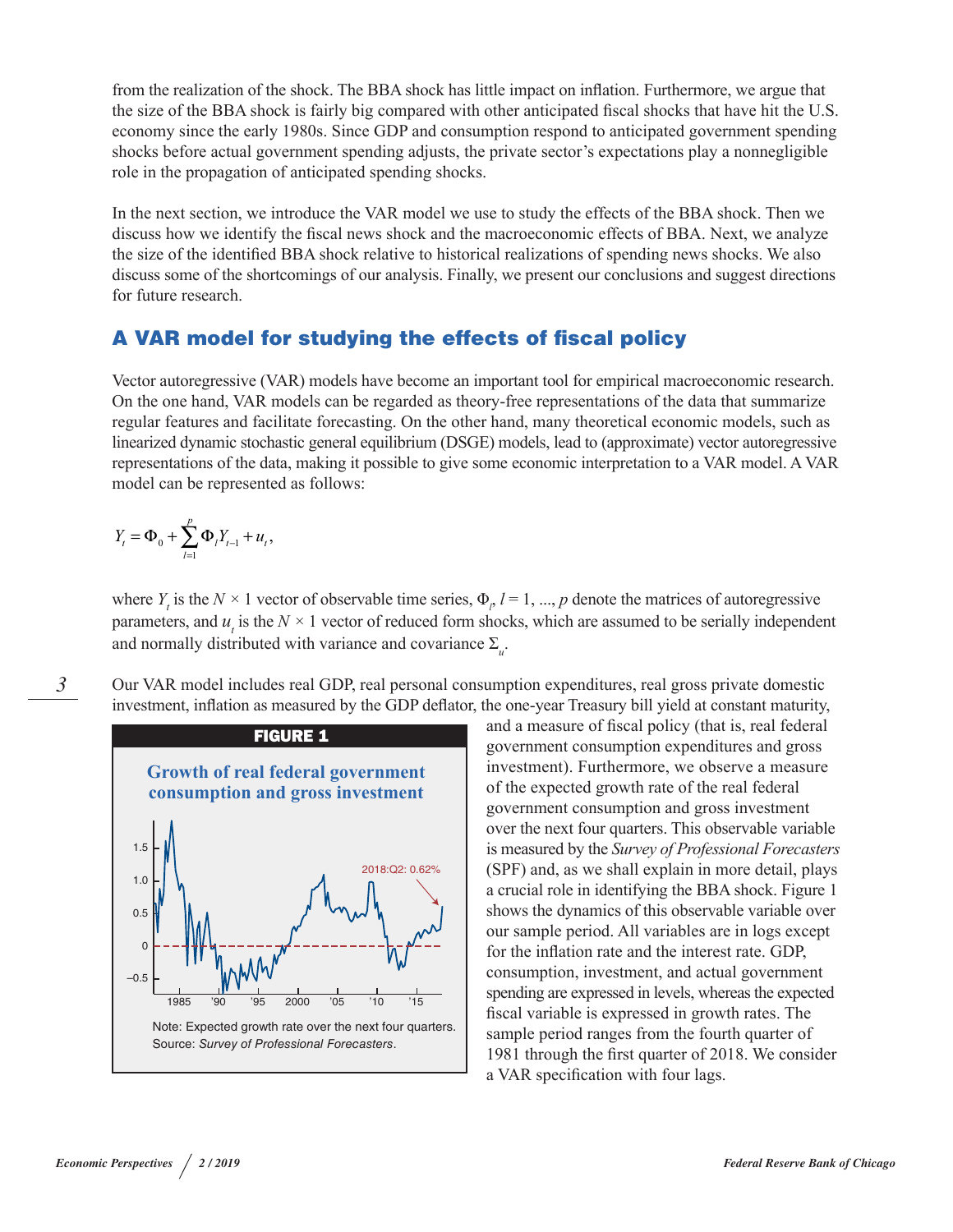We estimate the autoregressive parameters and the variance-covariance matrix of the shocks using Bayesian methods. The salient feature of Bayesian analysis is to combine researchers' prior information about the model parameters with the likelihood that the data we observe is generated by the VAR model (*likelihood function*). The Bayesian approach allows us to tune the prior information about the parameters in order to enhance the forecast accuracy of the VAR model.<sup>3</sup>

## Identifying the BBA's macroeconomic impacts

For identification purposes, we make two assumptions regarding the introduction of the BBA. First, the private sector learned about the BBA shock only when the agreement was signed into law in the first quarter of 2018. Second, we assume that the BBA did not affect federal spending in the first quarter of 2018. The second assumption is consistent with the fact that after the signing of the BBA, the CBO revised its forecasts about federal government spending for the second quarter of 2018 and left unchanged its forecasts for the first quarter of that year. This revision in the CBO forecasts is shown in figure 2.



These two assumptions allow us to treat the introduction of the BBA as an anticipated government spending shock that is revealed in the first quarter of 2018 and implemented in the second quarter of 2018. This implies that the BBA shock does not affect government spending contemporaneously, but it does influence immediately the private sector's expectations about future government spending and, potentially, the other nonfiscal variables in the VAR model upon impact. We achieve this identification by ordering the real federal government consumption expenditures and gross investment *first* and the SPF expectation of its growth rate over the next four quarters *second,* followed by all the remaining variables. The anticipated fiscal shock is identified as the shock that affects all the variables contemporaneously *except for the variable ordered first*. 4 This ordering of the variables implies that the contemporaneous response of the nonfiscal variables (that is, GDP, private consumption, investment, inflation, and the interest rate) to the shock is left unrestricted. It should be noted that the adjustment of these variables in anticipation of the actual change in government

spending is entirely driven by revisions of the private sector's macroeconomic forecasts due to the news shocks. Thus, this ordering of the variables reflects our objective of improving our understanding about the private sector's forward-looking behavior in the aftermath of anticipated fiscal shocks.<sup>5</sup>

To calibrate the magnitude of this shock, we match the VAR-implied response of government spending to the revision of the path for federal government spending forecasted by the CBO after the signing of the BBA. This revision is shown in figure 2. Given that our fiscal shock is identified using four-quarter-ahead expectations, we match the CBO-forecasted path for government spending only up to 2019:Q1.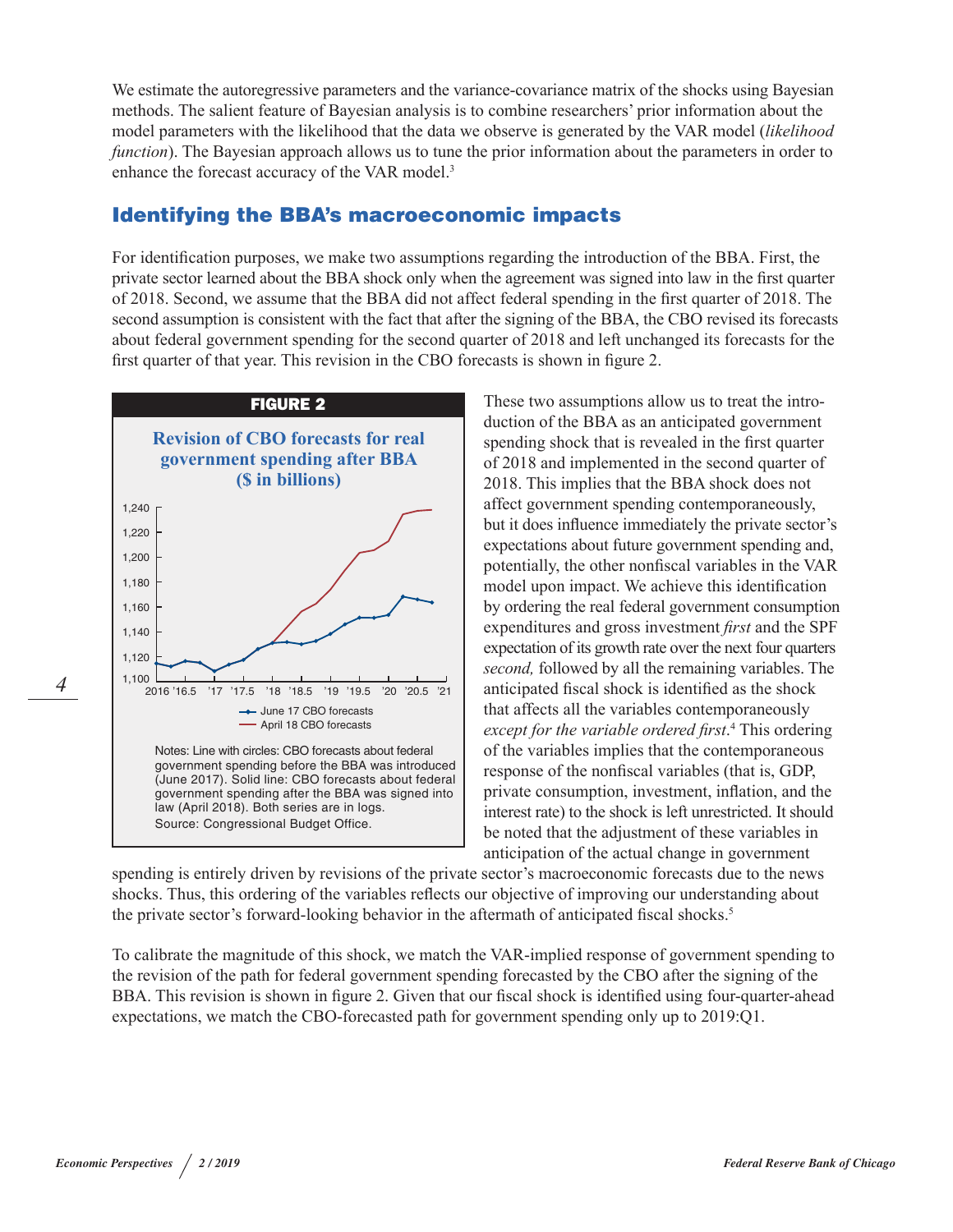

*5*

Figure 3 shows the VAR forecasts of the macroeconomic impact of the BBA. The red starred line (panel D) shows the revision in the CBO-expected path of government spending that we aim to match. The blue starred line (panel D) shows the CBO's revision of the forecasts over the medium term (up to the fourth quarter of 2020). The shock raises government spending persistently (panel D). The response of the SPF expectations about future government spending growth is also large and persistent (panel G). GDP, consumption, and investment respond positively to the anticipated fiscal shock (panels A, B, and C). The positive co-movement between output and consumption is not a standard feature of neoclassical models, where an unexpected increase in government spending expands output and generates a decline in consumption. This arises from the large wealth effects operating in these models: An increase in spending makes agents feel poorer because they expect to pay higher taxes in the future to finance the increase in government spending. The higher present value of taxes triggers a negative wealth effect that induces agents to work more and consume less. The increased labor supply lowers the real wage and raises the marginal product of capital in the short run. The rise in the marginal product of capital leads to more investment and capital accumulation. This mechanism, which is at the heart of the real business cycle model (Baxter and King, 1993), is powerful enough to extend to standard New Keynesian models. When the change in government spending is announced

Sources: Authors' calculations based on data from the *Survey of Professional Forecasters* and the Congressional Budget Office.

to occur in the future, output and hours worked increase when the news about future spending is received, while consumption drops immediately because of the same underlying mechanism (see Mertens and Ravn, 2010). The empirical evidence based on structural VARs suggests instead that consumption increases after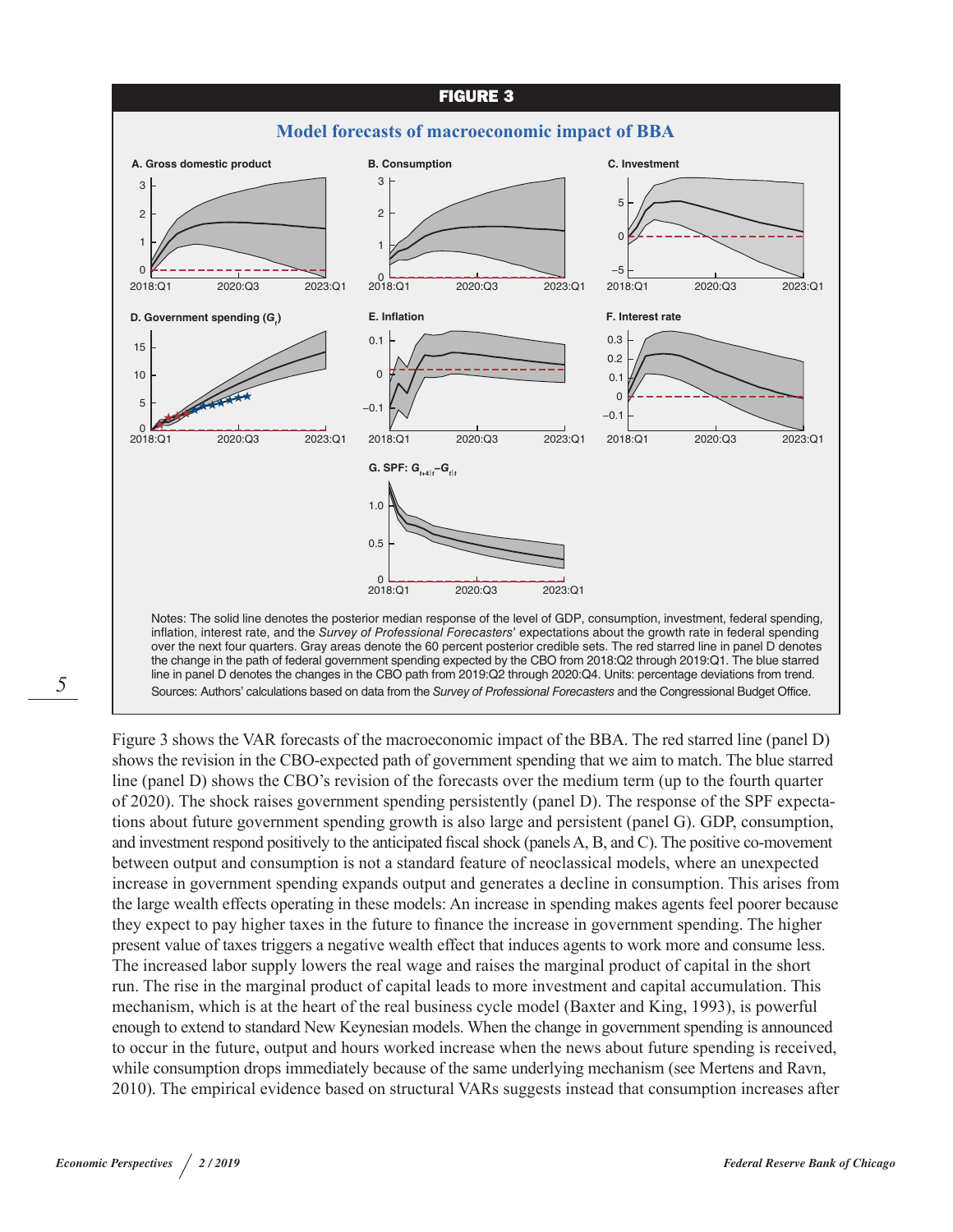#### TABLE 1

|             | and inflation in percentage points |         |      |         |         |  |
|-------------|------------------------------------|---------|------|---------|---------|--|
|             | 2018:Q1                            | 2018    | 2019 | 2020    | 2021    |  |
| GDP         | 0.11                               | 1.01    | 0.64 | 0.05    | $-0.06$ |  |
| Consumption | 0.56                               | 0.90    | 0.56 | 0.11    | $-0.01$ |  |
| Investment  | $-0.12$                            | 3.83    | 1.39 | $-1.36$ | $-1.43$ |  |
| Inflation   | $-0.10$                            | $-0.06$ | 0.11 | 0.00    | $-0.01$ |  |

a government spending shock, regardless of whether it was unexpected or anticipated (see Blanchard and Perotti, 2002; Ben Zeev and Pappa, 2017; and Forni and Gambetti, 2016). To reconcile these opposite views, the literature has proposed two ways to mitigate the strong wealth effect present in standard models so as to generate positive co-movements between output and consumption: the presence of rule-of-thumb or non-Ricardian consumers (see Galí, López-Salido, and Vallés, 2007) and some form of complementarity between private- and public-consumption goods (Fève, Matheron, and Sahuc, 2013).

Investment does not respond immediately after the fiscal news shock arrives and its response seems to be much less persistent than that of consumption and GDP. The rise in GDP that follows the shock leads the Federal Reserve to tighten monetary policy, which is captured by the positive response of interest rates. The VAR model predicts a 1 percentage point hike in the (annualized) short-term interest rate. A tighter monetary policy exerts negative pressure on investment, which after 18 months starts decelerating and reverting back to its trend. This result underscores that crowding-out effects are sizable and start to manifest themselves after 18 months.<sup>6</sup>

It should be noted that consumption responds to the anticipated fiscal shock even before the shock actually raises government spending. This finding lends support to the relevance of the private sector's expectations in the propagation of fiscal news shocks. However, GDP, investment, and interest rates do not respond very much at time 0 to the news shock. In an augmented specification of the VAR where we included net exports over GDP and the log of the trade-weighted exchange rate with advanced economies (not shown here), the dollar appreciates on impact, causing a loss of competitiveness (as in Forni and Gambetti, 2016). This induces a fall in net exports, which compensates for the increase of consumption on impact. Moreover, the fact that output and investment do not move on impact does not imply that the role of the private sector's expectations in the propagation of fiscal news shocks is tiny. To be clear, expectations are at work in every period that follows the arrival time of the fiscal news shock. They may have played a critical role in the response of GDP and the other nonfiscal variables from time 1 and onward. We emphasize the response of macroeconomic variables at time 0, because in this period nothing except expectations about future fiscal shocks can cause changes to those variables.7

Table 1 summarizes the expected contribution of the spending news shock to GDP growth, consumption growth, investment growth, and inflation in 2018, in the following years, and in the quarter of the announcement (2018:Q1). The last time period captures the pure news effects seen in the interval before government spending actually rises and the effects that include the response to the actual spending once it occurs. Most of the effects of the BBA on GDP, consumption, and investment growth are front loaded. The crowding-out effect on private investment is substantial in 2020 and 2021. Inflation falls by less than 6 basis points in 2018 and increases by 11 basis points in 2019.<sup>8</sup>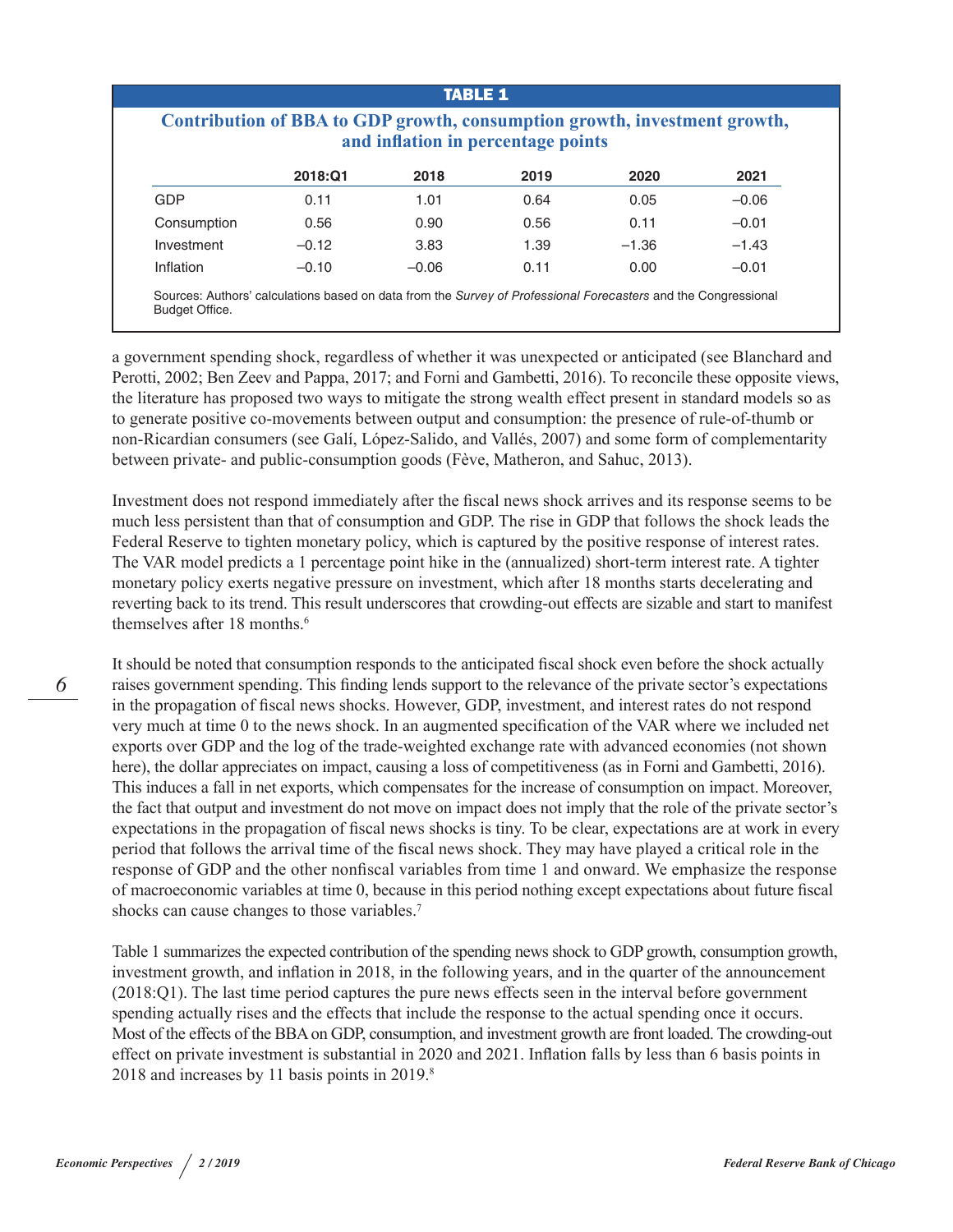### How big is the BBA shock?

Pretty big, as it turns out. Figure 4 reports the estimated innovations to the professional forecasters' expectations about federal spending over the next four quarters. The black diamond indicates the size of the shock used to simulate the VAR in figure 3. As we explained earlier, the magnitude of this shock was calibrated by using the revision of the path of the CBO's forecasts for federal spending after the signing of the BBA. We note that the magnitude of this shock turns out to be pretty large compared with the estimated innovations to the SPF in the first quarter of 2018 (shown with a blue circle in figure 4).



Notes: The solid line denotes the posterior mean estimates of the innovation in the professional forecasters' expectations about the growth rate in federal spending over the next four quarters. The black diamond indicates the size of the shock used to simulate the VAR in figure 3; the blue circle indicates the value of the innovation using the 2018:Q1; the red asterisk indicates the innovation obtained by substituting the 2018:Q1 SPF value with the 2018:Q2 SPF one.

Source: Authors' calculations based on data from the *Survey of Professional Forecasters*.

# **Caveats**

Yet, we will argue that the magnitude of this shock is not unrealistically big. Unfortunately, the release of the SPF expectations is not very timely—the BBA was signed into law on February 9, 2018, and the survey was released on the same day. Hence, it is conceivable that many professional forecasters did not include the BBA's approval in their information set when forming their forecasts about future government spending in the first quarter of 2018. Consequently, the revision in expectations is not particularly large in the first quarter. However, the revision in the second quarter is quite substantial, as shown in figure 1. If we substitute the SPF expectations about federal spending over the next four quarters measured in the first quarter of 2018 with the values that we observe in the second quarter of the same year, we obtain a larger shock than the one we used to simulate the VAR. (The magnitude of the shock is marked with a red asterisk in figure 4.) Thus, the size of the shock used for our VAR simulation exercise in figure 3 (black diamond in figure 4) lies in between the magnitude of the innovation obtained when professional forecasters were all aware of the BBA in the second quarter of 2018 (red asterisk in figure 4) and the one estimated for the first quarter of 2018 when they were not (blue circle in figure 4).

Our analysis has a number of caveats. We identify news shocks to government spending using changes in expectations over the next four quarters. However, the BBA will also affect government spending in 2019 and 2020, according to the CBO. The CBO's projections for 2019 and 2020 (blue starred line in figure 3) imply a softer path for government spending than that implied by our VAR model.

Another shortcoming is the lack of synchronization of the variables included in the VAR model. Professional forecasters receive the survey questionnaire after the release of the U.S. Bureau of Economic Analysis's advance report. This report is released at the end of the first month of each quarter. Suppose that the government announces a fiscal intervention in the last month of a quarter. Private expectations about government spending are likely to react in that quarter. However, the SPF data reflect this revision in expectations with a one-quarter delay. This delay could lead to inaccuracy on how spending shocks are identified in the VAR model.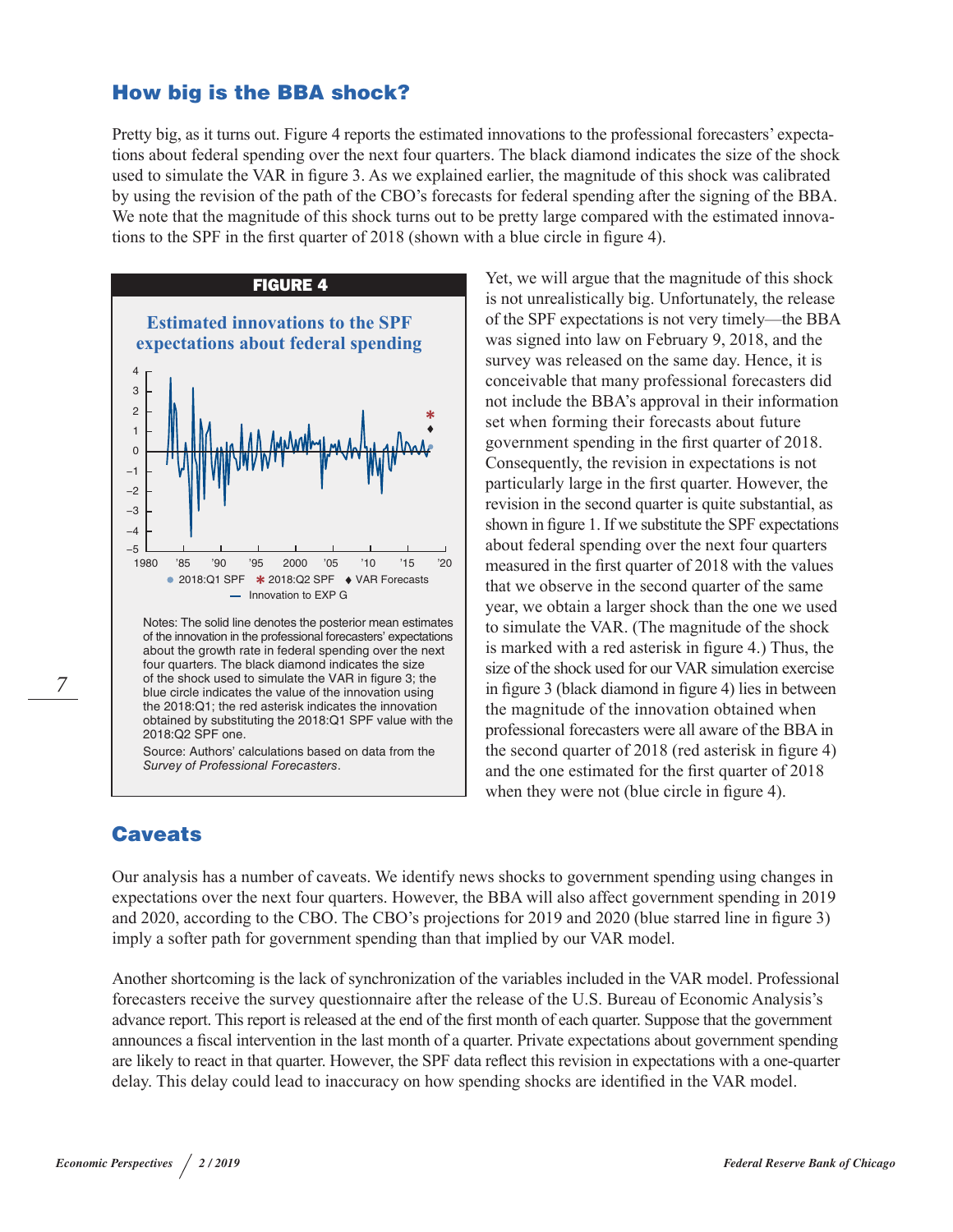We define anticipated government spending shocks as those shocks that do not affect government spending contemporaneously while they can influence on impact the observed expectations about future government spending, as well as the other macroeconomic variables in our VAR model. This identification scheme requires that government spending is not influenced contemporaneously by any macroeconomic variables. As we explained earlier, the private sector revises its expectations about future government spending immediately after the BBA is signed into law. This change in expectations affects GDP and the interest rate already in the first quarter of 2018 with potentially immediate feedback on federal spending. Our identification strategy disregards these feedback effects. While this implication of our identification scheme is an issue, in principle, it is worth noting that the response of GDP and the interest rate in the first quarter of 2018 (that is, time 0 on the vertical axis of figure 3) is tiny.

The empirical analysis in this article disregards the role of taxes. This is particularly relevant given the tax cut (for example, under the Tax Cuts and Jobs Act of 2017) that took place at the end of 2017, a few months before the introduction of the BBA. If this tax cut were merely responding to cyclical conditions, then our VAR model would implicitly capture their effects. However, it is hard to argue that this was case for 2017 as the economy was expanding at a strong pace. To assess the macroeconomic implications of the recent fiscal stimulus, one has to also take into account the direct effects of tax cuts, as discussed in Mertens (2018), as well as possible anticipation effects, as discussed in Butters and Veracierto (2009) for the 2001 recession.

## **Conclusion**

We quantify the macroeconomic impact of introducing the BBA using a VAR model. We interpret the signing of the BBA into law as an anticipated government spending shock, which we identify by observing the private sector's expectations about future government spending from the *Survey of Professional Forecasters*. We calibrate the magnitude of this BBA shock by using the revision of the future expected path of government spending by the CBO right after the BBA was signed into law. We find a sizable and statistically significant impact on output growth, amounting to a GDP increase of 1 percent in 2018 and 60 basis points in 2019 relative to a counterfactual scenario whereby the BBA was not passed and spending caps were still binding. The VAR model predicts a 1 percentage point hike in the (annualized) short-term interest rate in response to the recent fiscal stimulus. Private consumption and investment also respond positively to the shock. While the response of investment is delayed, consumption responds to the BBA shocks before actual government spending adjusts, suggesting that the private sector's expectations play a role in the propagation of these shocks to the macroeconomy. After six quarters, private investment falls fairly rapidly, suggesting a sizable degree of crowding out.

The impact on inflation is initially negative and then turns positive. However, the response of prices is fairly contained. While this is not the first article to find that prices respond negatively to fiscal shocks, we view this finding as important because it challenges the conventional view of fiscal shocks as demand shocks. This topic is a promising venue for future research.

There are several other interesting directions for research. Our study was limited to the BBA, but one could perform a similar analysis for the Tax Cuts and Jobs Act of 2017 and possibly study the joint effects of these two fiscal measures.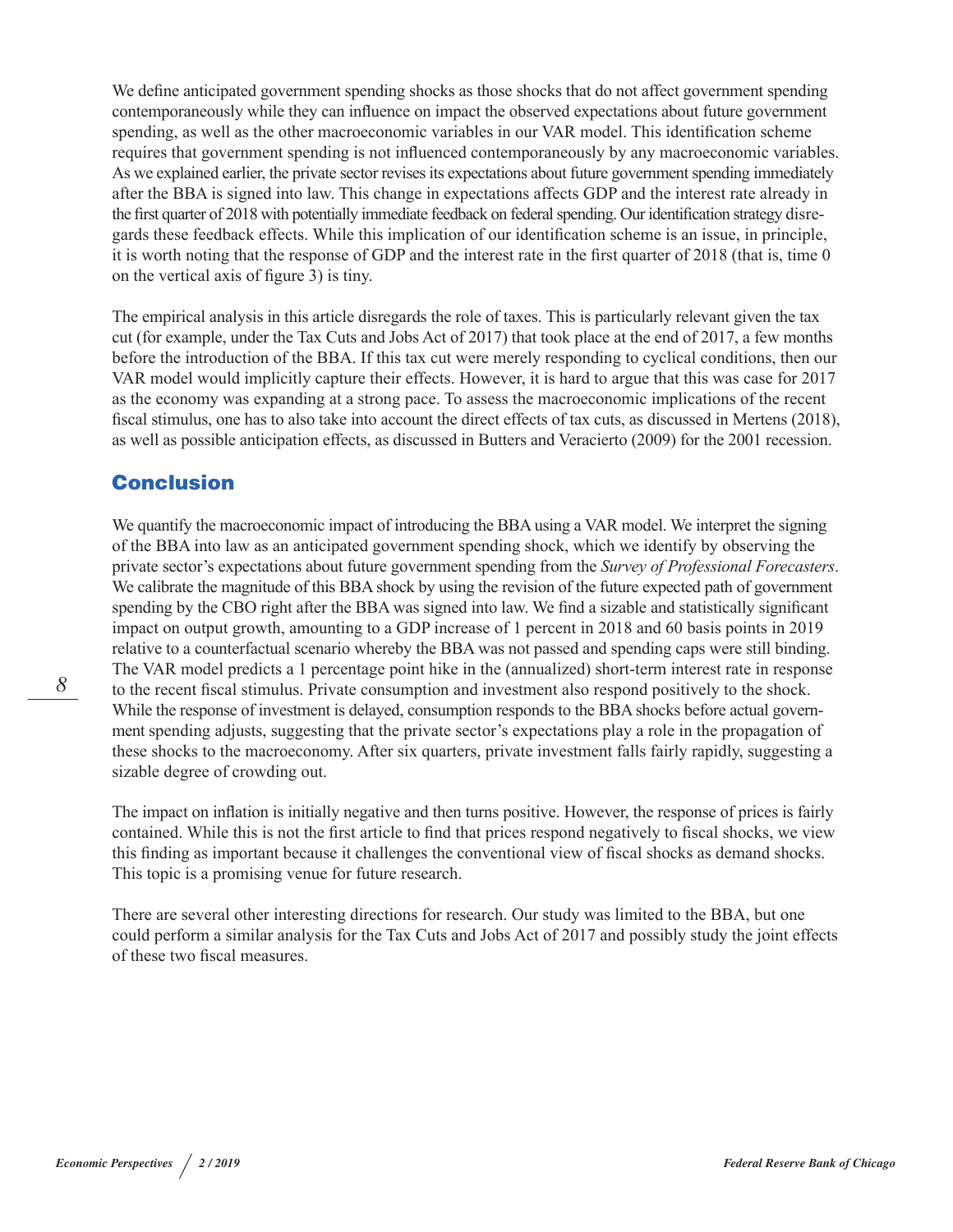#### **NOTES**

1 When we use the term government spending, we refer to federal government consumption expenditures and gross investments from the NIPA (National Income and Product Accounts) tables. However, government spending typically refers to government outlays, which include both government purchases and transfer payments.

2 Details available online,<https://www.philadelphiafed.org/research-and-data/real-time-center/survey-of-professional-forecasters/>.

3 This feature of the Bayesian analysis mitigates the problem of overfitting, which affects largely parameterized models like our VAR model. We adopt the unit-root prior introduced by Sims and Zha (1998) and choose the direction of the Bayesian shrinkage so as to maximize the marginal likelihood of the VAR model, as suggested by Giannone, Lenza, and Primiceri (2015). The direction of the Bayesian shrinkage is controlled by five hyperparameters that affect each of the following: 1) the prior tightness for the autoregressive coefficients of order one; 2) the prior variance for the autoregressive coefficients of lags higher than one; 3) the weight for the priors for the variance and covariance matrix of innovations; 4) the weight on co-persistence prior dummy observations this reflects the belief that when the data are stable at their initial levels, they will tend to persist at that level; and 5) the weight on own-persistence prior dummy observations—this reflects the belief that when a variable has been stable at its initial level, it will tend to persist at that level, regardless of the value of other variables. The prior relies on the first and the second moment of the observable, which are computed using a pre-sample of four quarters. The prior is implemented via dummy observations.

4 In technical terms, the anticipated fiscal shock is identified by the second shock in the recursive orthogonalization of the estimated variance covariance matrix of the VAR innovations Σ*<sup>u</sup>* . Since the orthogonalization is unique, there is only one shock that triggers contemporaneous changes to all the variables in our VAR model except for real federal government consumption expenditures and gross investment.

5 This variable ordering also implies that expectations about future government spending do not react to "business cycle" shocks, regardless of their demand or supply origin. Given the countercyclical nature of government spending, one might suspect that the shock that we are isolating could also capture a typical business cycle shock; for example, a shock that lowers output today and generates an upward revision of expectations about future government spending through the countercyclical fiscal stabilizers. While this is a valuable critique, there are two reasons for preferring the recursive identification scheme. First, it has been used in other studies; for example, Forni and Gambetti (2016); therefore, it gives us a direct benchmark comparison. Second, it is not clear that professional forecasters perfectly observe a contemporaneous shock to output given the timing of the SPF questionnaire. Professional forecasters receive the survey questionnaire after the release of the U.S. Bureau of Economic Analysis's advance report. This report is released at the end of the first month of each quarter. They might not have enough information to identify a shock to output and adjust their expectations accordingly. Hence, it seems legitimate to assume that a shock to output does not affect expectations of government spending contemporaneously. However, we also tried to address this issue more explicitly by exploring different alternative identification schemes. The results are comparable to our baseline results and available upon request.

6 Akin to announced fiscal shocks, unexpected changes in the fiscal stance generate co-movements between output and consumption in our VAR specification. An increase in government spending crowds out investment on impact when it is unexpected; when it is announced to occur in the future, investment declines with a substantial delay. While surprise government spending shocks are deflationary, this is not the case for announced fiscal expansions.

7 The only period in which singling out the role of beliefs in the propagation of shocks is immediate is time 0. In that period and only in that period, the responses of all the macroeconomic variables to the fiscal news shock are solely driven by changes in beliefs because fiscal fundamentals will start changing only from time 1 and onward.

8 The negative response of inflation is consistent with Edelberg, Eichenbaum, and Fisher (1999); Fatás and Mihov (2001); Canova and Pappa (2007); Mountford and Uhlig (2009); Dupor and Li (2015); D'Alessandro, Fella, and Melosi (2018); Jørgensen and Ravn (2018); and Hall and Thapar (2018).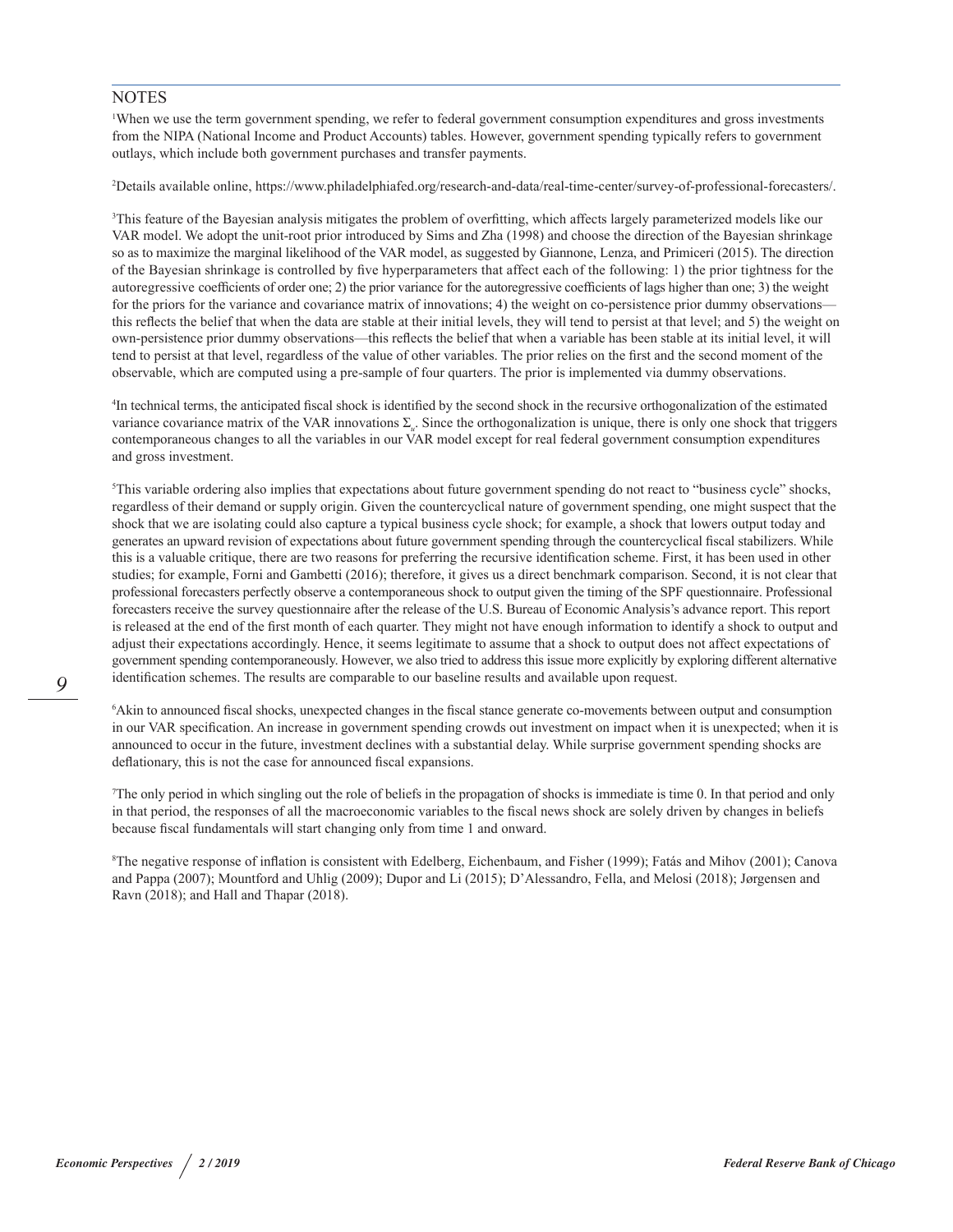#### REFERENCES

**Auerbach, Alan J., and Yuriy Gorodnichenko,** 2012, "Measuring the output responses to fiscal policy," *American Economic Journal: Economic Policy*, Vol. 4, No. 2, May, pp. 1–27. Crossref, [https://doi.org/10.1257/](https://doi.org/10.1257/pol.4.2.1
) [pol.4.2.1](https://doi.org/10.1257/pol.4.2.1
)

**Baxter, Marianne, and Robert G. King,** 1993, "Fiscal policy in general equilibrium," *American Economic Review*, Vol. 83, No. 3, June, pp. 315–334, available online, [https://www.jstor.org/](https://www.jstor.org/stable/2117521?seq=1#metadata_info_tab_contents) [stable/2117521?seq=1#metadata\\_info\\_tab\\_contents.](https://www.jstor.org/stable/2117521?seq=1#metadata_info_tab_contents)

**Ben Zeev, Nadav, and Evi Pappa,** 2017, "Chronicle of a war foretold: The macroeconomic effects of anticipated defence spending shocks," *Economic Journal*, Vol. 127, No. 603, August, pp. 1568–1597. Crossref, [https://doi.org/10.1111/ecoj.12349](https://doi.org/10.1111/ecoj.12349
)

**Blanchard, Olivier, and Roberto Perotti,** 2002, "An empirical characterization of the dynamic effects of changes in government spending and taxes on output," *Quarterly Journal of Economics*, Vol. 117, No. 4, November, pp. 1329–1368. Crossref, [https://doi.org/10.1162/003355302320935043](https://doi.org/10.1162/003355302320935043
)

**Butters, R. Andrew, and Marcelo Veracierto,** 2009, "Preannounced tax cuts and their potential influence on the 2001 recession," *Economic Perspectives*, Vol. 33, No. 3, Third Quarter, pp. 17–32, available online, <https://www.chicagofed.org/publications/economic-perspectives/2009/3qtr-butters-veracierto>.

**Canova, Fabio, and Evi Pappa,** 2007, "Price differentials in monetary unions: The role of fiscal shocks," *Economic Journal*, Vol. 117, No. 520, April, pp. 713–737. Crossref, [https://doi.org/10.1111/](https://doi.org/10.1111/j.1468-0297.2007.02047.x) [j.1468-0297.2007.02047.x](https://doi.org/10.1111/j.1468-0297.2007.02047.x)

**D'Alessandro, Antonello, Giulio Fella, and Leonardo Melosi,** 2018, "Fiscal stimulus with learning-bydoing," Federal Reserve Bank of Chicago, working paper, No. 2018-09, May. Crossref, [https://doi.org/](https://doi.org/10.21033/wp-2018-09
)  [10.21033/wp-2018-09](https://doi.org/10.21033/wp-2018-09
)

**Dupor, Bill, and Rong Li,** 2015, "The expected inflation channel of government spending in the postwar U.S.," *European Economic Review*, Vol. 74, February, pp. 36–56. Crossref, [https://doi.org/10.1016/](https://doi.org/10.1016/j.euroecorev.2014.11.004
) [j.euroecorev.2014.11.004](https://doi.org/10.1016/j.euroecorev.2014.11.004
)

**Edelberg, Wendy, Martin Eichenbaum, and Jonas D. M. Fisher,** 1999, "Understanding the effects of a shock to government purchases," *Review of Economic Dynamics*, Vol. 2, No. 1, January, pp. 166–206. Crossref, <https://doi.org/10.1006/redy.1998.0036>

**Fatás, Antonio, and Ilian Mihov,** 2001, "The effects of fiscal policy on consumption and employment: Theory and evidence," Centre for Economic Policy Research, discussion paper, No. 2760, April, available online by subscription, [https://cepr.org/active/publications/discussion\\_papers/dp.php?dpno=2760](https://cepr.org/active/publications/discussion_papers/dp.php?dpno=2760).

**Fève, Patrick, Julien Matheron, and Jean-Guillaume Sahuc,** 2013, "A pitfall with estimated DSGEbased government spending multipliers," *American Economic Journal: Macroeconomics*, Vol. 5, No. 4, October, pp. 141–178. Crossref, [https://doi.org/10.1257/mac.5.4.141](https://doi.org/10.1257/mac.5.4.141
)

**Fisher, Jonas D. M., and Ryan Peters,** 2010, "Using stock returns to identify government spending shocks," *Economic Journal*, Vol. 120, No. 544, May, pp. 414–436. Crossref, [https://doi.org/](https://doi.org/10.1111/j.1468-0297.2010.02355.x
)  [10.1111/j.1468-0297.2010.02355.x](https://doi.org/10.1111/j.1468-0297.2010.02355.x
)

**Forni, Mario, and Luca Gambetti,** 2016, "Government spending shocks in open economy VARs," *Journal of International Economics*, Vol. 99, March, pp. 68–84. Crossref, [https://doi.org/10.1016/j.jinteco.2015.11.010](https://doi.org/10.1016/j.jinteco.2015.11.010

)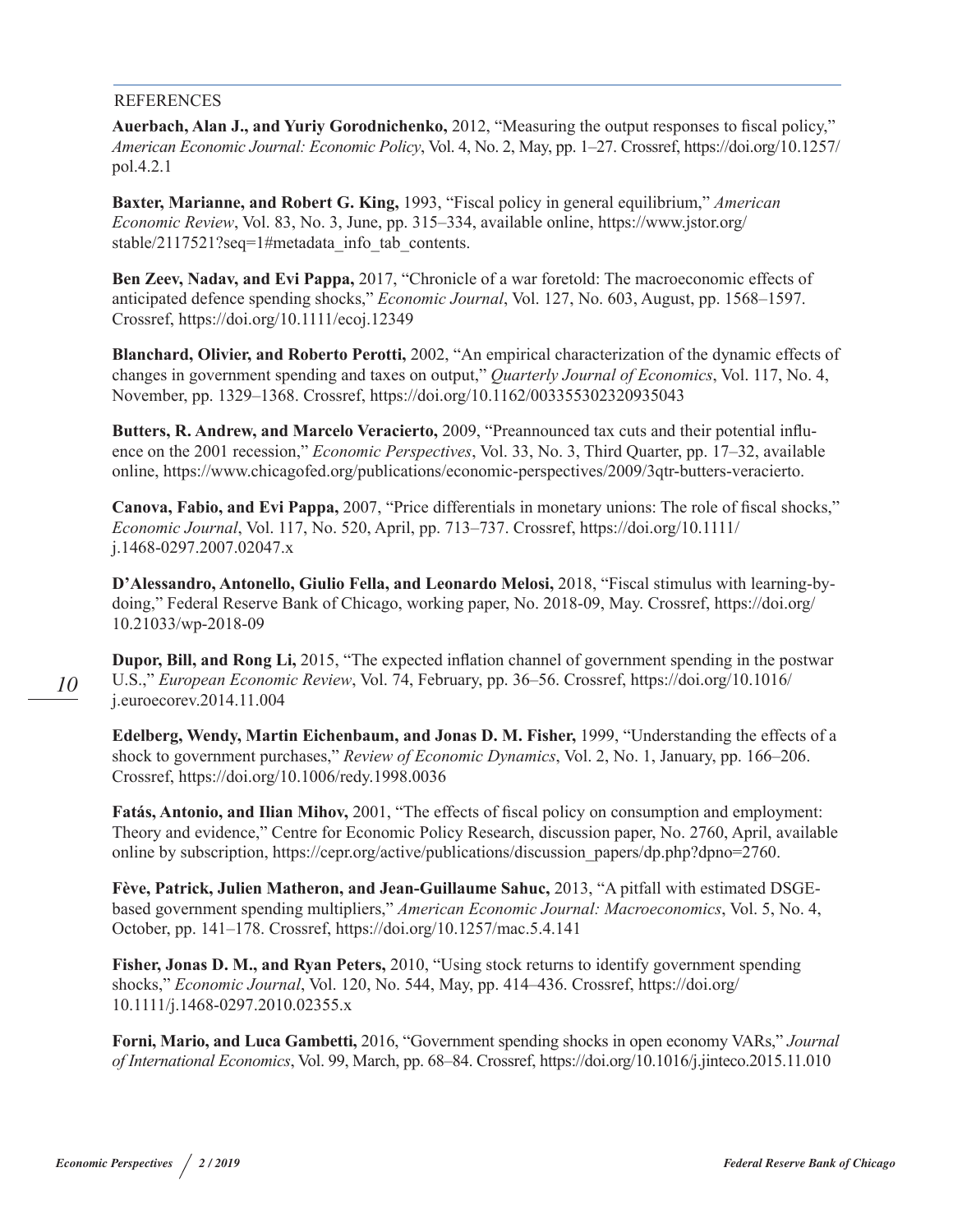**Galí, Jordi, J. David López-Salido, and Javier Vallés,** 2007, "Understanding the effects of government spending on consumption," *Journal of the European Economic Association*, Vol. 5, No. 1, March, pp. 227–270. Crossref, https://doi.org/10.1162/JEEA.2007.5.1.227

**Giannone, Domenico, Michele Lenza, and Giorgio E. Primiceri,** 2015, "Prior selection for vector autoregressions," *Review of Economics and Statistics*, Vol. 97, No. 2, May, pp. 436–451. Crossref, [https://doi.org/10.1162/REST\\_a\\_00483](https://doi.org/10.1162/REST_a_00483)

**Hall, Matthew, and Aditi Thapar,** 2018, "The economic effects of government spending: The importance of controlling for anticipated information," mimeo, February, available online, [https://sites.google.com/a/](https://sites.google.com/a/umich.edu/aditi-thapar/home/research) [umich.edu/aditi-thapar/home/research](https://sites.google.com/a/umich.edu/aditi-thapar/home/research).

**Jørgensen, Peter L., and Søren H. Ravn, 2018**, "The inflation response to government spending shocks: A fiscal price puzzle?," mimeo, July, available online, [https://sites.google.com/site/sorenhoveravn/research.](https://sites.google.com/site/sorenhoveravn/research)

**Mertens, Karel,** 2018, "The near term growth impact of the Tax Cuts and Jobs Act," Federal Reserve Bank of Dallas, working paper, No. 1803, March 23. Crossref, <https://doi.org/10.24149/wp1803>

**Mertens, Karel, and Morten O. Ravn,** 2012, "Empirical evidence on the aggregate effects of anticipated and unanticipated US tax policy shocks," *American Economic Journal: Economic Policy*, Vol. 4, No. 2, May, pp. 145–181. Crossref, [https://doi.org/10.1257/pol.4.2.145](https://doi.org/10.1257/pol.4.2.145
)

**Mertens, Karel, and Morten O. Ravn,** 2010, "Measuring the impact of fiscal policy in the face of anticipation: A structural VAR approach," *Economic Journal*, Vol. 120, No. 544, May, pp. 393–413. Crossref, <https://doi.org/10.1111/j.1468-0297.2010.02361.x>

**Mountford, Andrew, and Harald Uhlig,** 2009, "What are the effects of fiscal policy shocks?," *Journal of Applied Econometrics*, Vol. 24, No. 6, September/October, pp. 960–992. Crossref, [https://doi.org/10.1002/](https://doi.org/10.1002/jae.1079
) [jae.1079](https://doi.org/10.1002/jae.1079
)

**Ramey, Valerie A.,** 2016, "Macroeconomic shocks and their propagation," in *Handbook of Macroeconomics*, Vol. 2A, John B. Taylor and Harald Uhlig (eds.), Amsterdam: Elsevier / North-Holland, pp. 71–162. Crossref, [https://doi.org/10.1016/bs.hesmac.2016.03.003](https://doi.org/10.1016/bs.hesmac.2016.03.003
)

**Ramey, Valerie A.,** 2011, "Identifying government spending shocks: It's all in the timing," *Quarterly Journal of Economics*, Vol. 126, No. 1, February, pp. 1–50. Crossref, [https://doi.org/10.1093/qje/qjq008](https://doi.org/10.1093/qje/qjq008
)

**Romer, Christina D., and David H. Romer,** 2010, "The macroeconomic effects of tax changes: Estimates based on a new measure of fiscal shocks," *American Economic Review*, Vol. 100, No. 3, June, pp. 763–801. Crossref, [https://doi.org/10.1257/aer.100.3.763](https://doi.org/10.1257/aer.100.3.763
)

**Sims, Christopher A., and Tao Zha,** 1998, "Bayesian methods for dynamic multivariate models," *International Economic Review*, Vol. 39, No. 4, November, pp. 949–968. Crossref, <https://doi.org/10.2307/2527347>